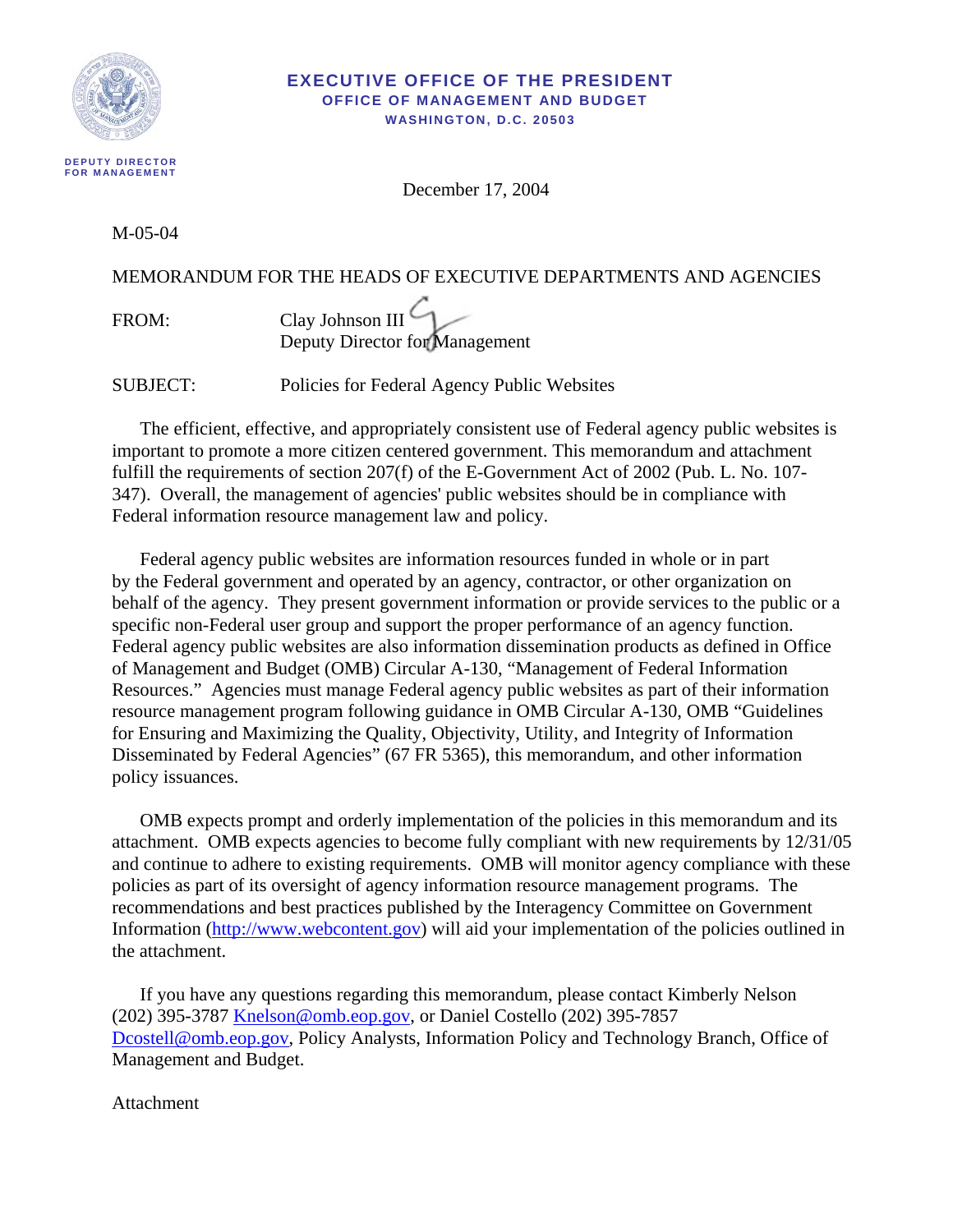### Attachment

# **Policies for Federal Agency Public Websites**

1. Establish and Maintain Information Dissemination Product Inventories, Priorities, and Schedules

A. Your agency is already required under OMB Circular A-130 and the Paperwork Reduction Act to disseminate information to the public in a timely, equitable, efficient, and appropriate manner<sup>[1](#page-1-0)</sup> and to maintain inventories of information dissemination products. B. Section [2](#page-1-1)07 of the E-Government  $Act^2$  requires your agency to develop priorities and schedules for making Government information available and accessible to the public, in accordance with public comment, and to post this information on your agency's website. Section 207 also requires your agency to report to OMB, as part of the agency's annual E-Government Act report, the final determinations of inventories, priorities, and schedules your agency has made.

C. Your agency must also post to your agency's website any updates to your agency's final determination of inventories, priorities, and schedules, and include this information in your agency's annual E-Government Act report.

### 2. Ensure Information Quality

1

A. Your agency is already required under the Information Quality Act and associated guidelines<sup>[3](#page-1-2)</sup> to maximize the quality, objectivity, utility, and integrity of information and services provided to the public. This includes making information and services available on a timely and equitable basis.

B. Agencies must reasonably assure suitable information and service quality, consistent with the level of importance of the information. Reasonable steps include: 1) clearly identifying the limitations inherent in the information dissemination product (e.g., possibility of errors, degree of reliability, and validity) so users are fully aware of the quality and integrity of the information or service, 2) taking reasonable steps to remove the limitations inherent in the information, and 3) reconsidering delivery of the information or services.

3. Establish and Enforce Agency-wide Linking Policies

A. Agencies must now establish and enforce explicit agency-wide linking policies describing management controls for linking within and beyond the agency.

B. These policies must appropriately limit external linking to information or services necessary for the proper performance of an agency function.

C. Agency linking policies must also include reasonable management controls to assure external links remain active or otherwise continue to provide the level of quality (including objectivity, utility, and integrity) as intended by the agency and expected by users.

<span id="page-1-0"></span><sup>1</sup> OMB Circular A-130, "Management of Federal Information Resources," section 8 (a)(5) available at [http://www.whitehouse.gov/omb/circulars/a130/a130trans4.pdf;](http://www.whitehouse.gov/omb/circulars/a130/a130trans4.pdf) *see also,* The Paperwork Reduction Act available at [http://www.archives.gov/federal\\_register/public\\_laws/paperwork\\_reduction\\_act/3501.html](http://www.archives.gov/federal_register/public_laws/paperwork_reduction_act/3501.html)

<span id="page-1-1"></span><sup>2</sup> E-Government Act of 2002, Pub. L. No. 107-347, section 207(f)(2).

<span id="page-1-2"></span><sup>3</sup> Information Quality Act, Pub. L. No. 106-554, section 515; *see also,* "Guidelines for Ensuring and Maximizing the Quality, Objectivity, Utility, and Integrity of Information Disseminated by Federal Agencies" (67 FR 5365) and your agency's Information Quality Act guidelines.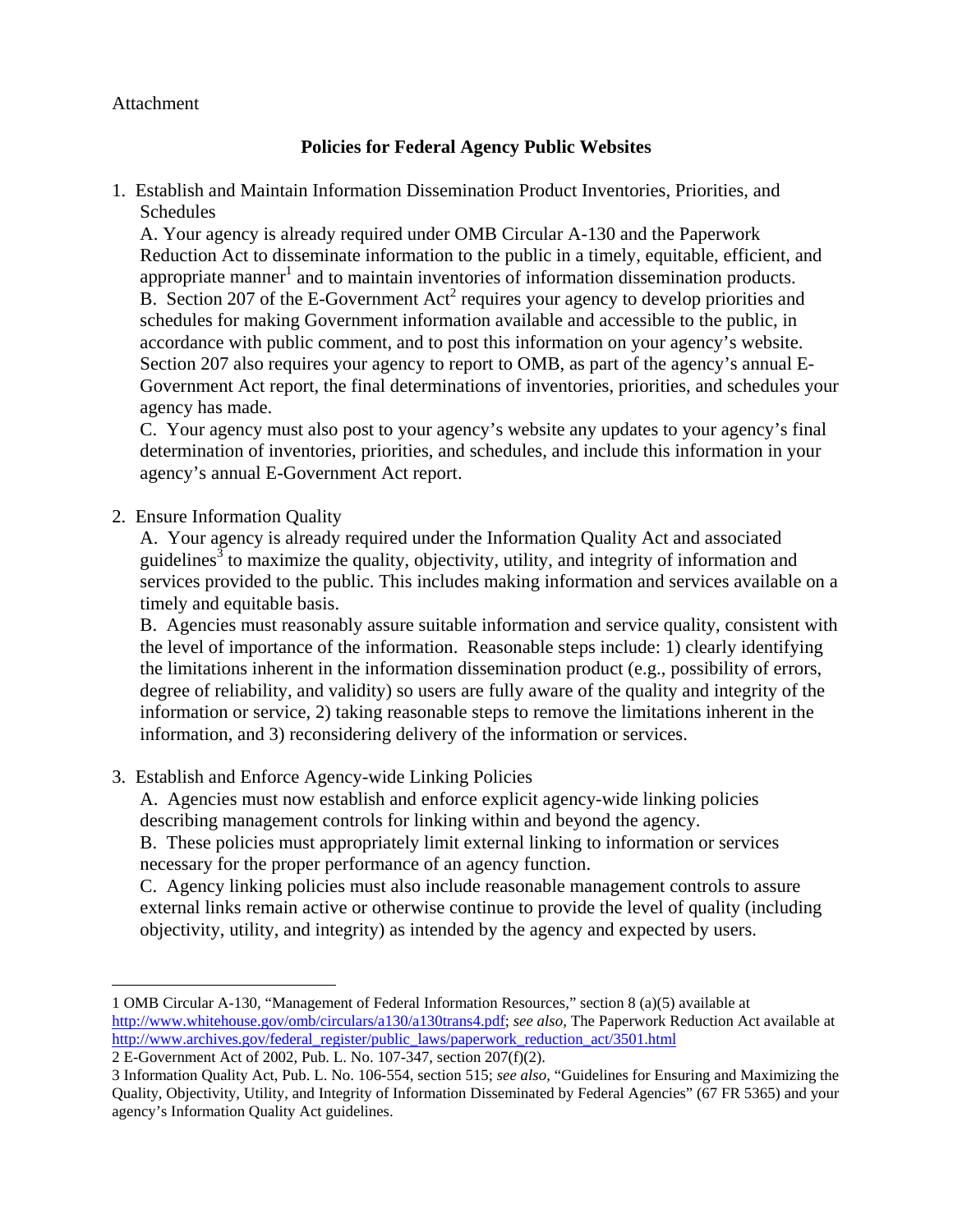D. OMB's Information Quality guidelines exclude hyperlinks from the definition of information. This exclusion does not remove agency responsibility to exercise due diligence when determining whether to link externally. Therefore, when an agency determines external links are necessary for and material to the presentation of agency information or the delivery of services in the proper performance of an agency function, they must take reasonable steps to ensure the presentation is accurate, relevant, timely, and complete.

E. Agencies must reasonably assure suitable information and service quality, consistent with the level of importance of the information. Reasonable steps include: 1) clearly identifying the limitations inherent in the information dissemination product (e.g., possibility of errors, degree of reliability, and validity) so users are fully aware of the quality and integrity of the information or service, 2) taking reasonable steps to remove the limitations inherent in the information, and 3) reconsidering linking to the information or services. Agency links to commercial organizations or interest groups present special challenges with respect to maintaining agency objectivity and thus must be used judiciously.

F. Agency linking policies must identify mandatory links and post (or link to) the following information on their principal website and any known major entry points to their sites: 1) the agency's strategic plan and annual performance plans; 2) descriptions of agency organizational structure, mission and statutory authority; 3) information made available under the Freedom of Information Act; 4); specific website privacy policies; 5) FirstGov.gov; 6) summary statistical data about equal employment opportunity complaints filed with the agency and written notification of "Whistleblower" rights and protections as required by the No Fear Act of 2002; 7) the agency point of contact for small businesses as required by the Small Business Paperwork Relief Act of 2002; and 8) other crossgovernment portals or links required by law or policy.

4. Communicate with the Public, State, and Local Governments.

A. Your agency is already required under OMB Circular  $A-130^4$  $A-130^4$  to establish and maintain communications with members of the public and with State and local governments to ensure your agency creates information dissemination products meeting their respective needs. B. Your agency is already required under the Paperwork Reduction Act to manage information collections from the public or State and local governments (including website surveys or questionnaires) in the manner prescribed in OMB's guidance in 5 CFR section 1320. For additional information see:

http://www.access.gpo.gov/nara/cfr/waisidx\_99/5cfr1320\_99.html

5. Search Public Websites.

1

A. You are already required under OMB Circular A-130 to assist the public in locating government information.<sup>[5](#page-2-1)</sup>

B. You must now ensure your agency's principal public website and any major entry point include a search function. However, agencies may determine in limited circumstances (e.g., for small websites) site maps or subject indexes are more effective than a typical search function.

<span id="page-2-1"></span><span id="page-2-0"></span><sup>4</sup> OMB Circular A-130, "Management of Federal Information Resources," section 8 (a)(6) available at [http://www.whitehouse.gov/omb/circulars/a130/a130trans4.pdf;](http://www.whitehouse.gov/omb/circulars/a130/a130trans4.pdf) *see also,* The Paperwork Reduction Act available at [http://www.archives.gov/federal\\_register/public\\_laws/paperwork\\_reduction\\_act/3501.html](http://www.archives.gov/federal_register/public_laws/paperwork_reduction_act/3501.html) 5 *Id.* at section 8 (a)(5).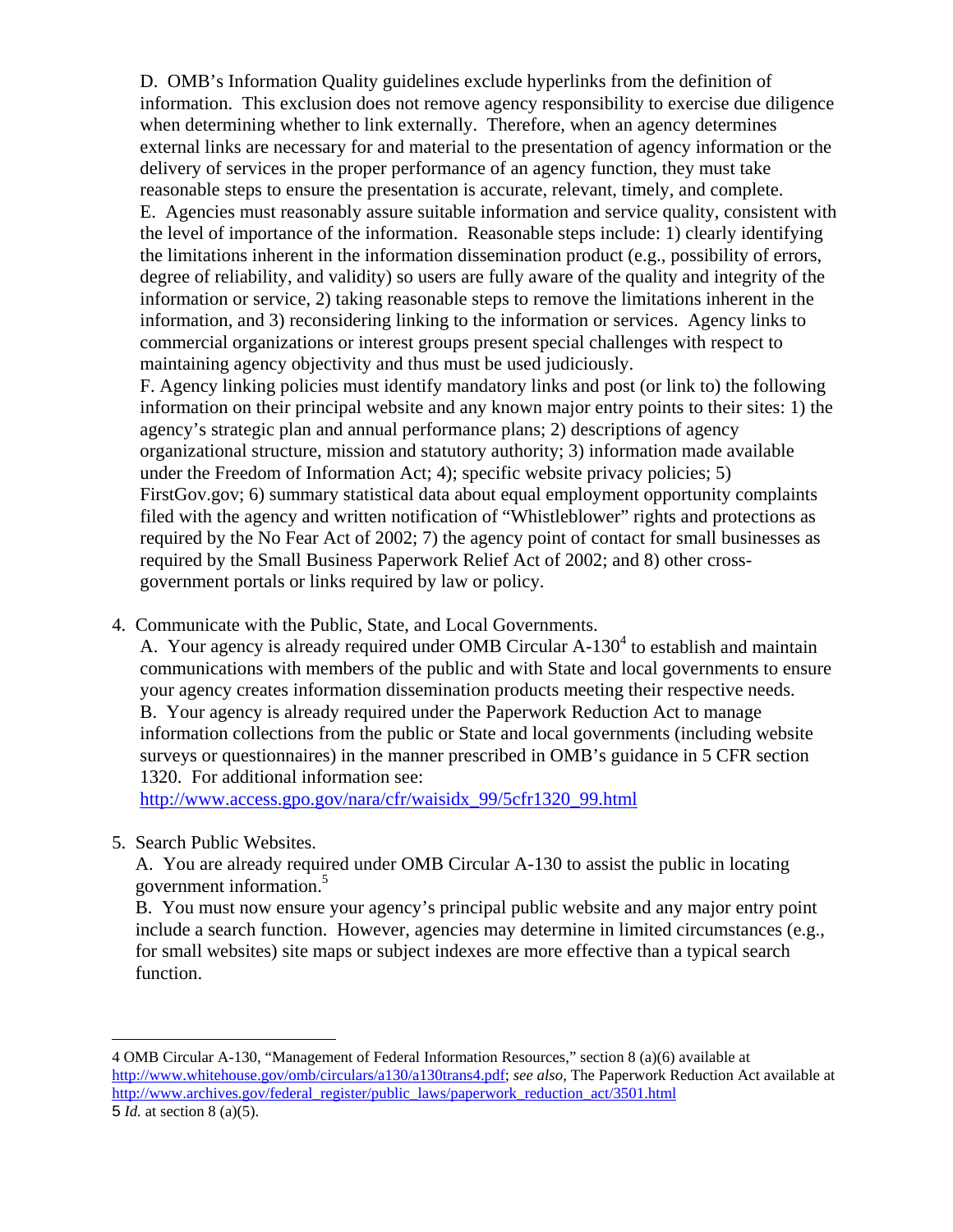C. By December 31, 2005, this search function should, to the extent practicable and necessary to achieve intended purposes, permit searching of all files intended for public use on the website, display search results in order of relevancy to search criteria, and provide response times appropriately equivalent to industry best practices.

D. By December 31, 2005, agency public websites should to the extent practicable and necessary to achieve intended purposes, provide all data in an open, industry standard format permitting users to aggregate, disaggregate, or otherwise manipulate and analyze the data to meet their needs.

E. Agencies should note the Interagency Committee on Government Information has provided to OMB recommendations for organizing, categorizing, and searching for government information. By December 17, 2005, OMB will issue any necessary additional policies in this area.

### 6. Use Approved Domains.

A. Your agency must use only .gov, .mil, or Fed.us domains unless the agency head explicitly determines another domain is necessary for the proper performance of an agency function.

B. This requirement recognizes the proper performance of agency functions includes an obligation for clear and unambiguous public notification of the agency's involvement in or sponsorship of its information dissemination products including public websites. It also recognizes in certain limited circumstances other domains may be necessary for the proper performance of an agency function.

# 7. Implement Security Controls.

A. Your agency is already required to implement security policies in OMB Circular A-130, Appendix III; OMB memorandum M-04-25, "Reporting Instructions for the Federal Information Security Management Act and Updated Guidance on Quarterly IT Security Reporting;" National Institute of Standards and Technology (NIST) Special Publication 800- 44, "Guidelines on Securing Public Web Servers;" and other associated guidance from NIST. For additional information see:

[http://www.whitehouse.gov/omb/circulars/a130/a130trans4.html,](http://www.whitehouse.gov/omb/circulars/a130/a130trans4.html)

<http://csrc.nist.gov/policies/FISMA-final.pdf>,

[http://www.whitehouse.gov/omb/memoranda/fy04/m04-25.pdf,](http://www.whitehouse.gov/omb/memoranda/fy04/m04-25.pdf)

<http://csrc.nist.gov/publications/nistpubs/800-44/sp800-44.pdf>

B. Your agency is already required to provide adequate security controls to ensure information is resistant to tampering to preserve accuracy, remains confidential as necessary, and the information or service is available as intended by the agency and expected by users. Agencies must also implement management controls to prevent the inappropriate disclosure of sensitive information.

# 8. Protect Privacy.

A. Your agency is already expected to protect the privacy of information about members of the public by continuing to implement OMB Circular A-130 Appendix I and OMB memorandum M-03-22, "OMB Guidance for Implementing the Privacy Provisions of the E-Government Act of 2002." For additional information see: <http://www.whitehouse.gov/omb/memoranda/m03-22.html>